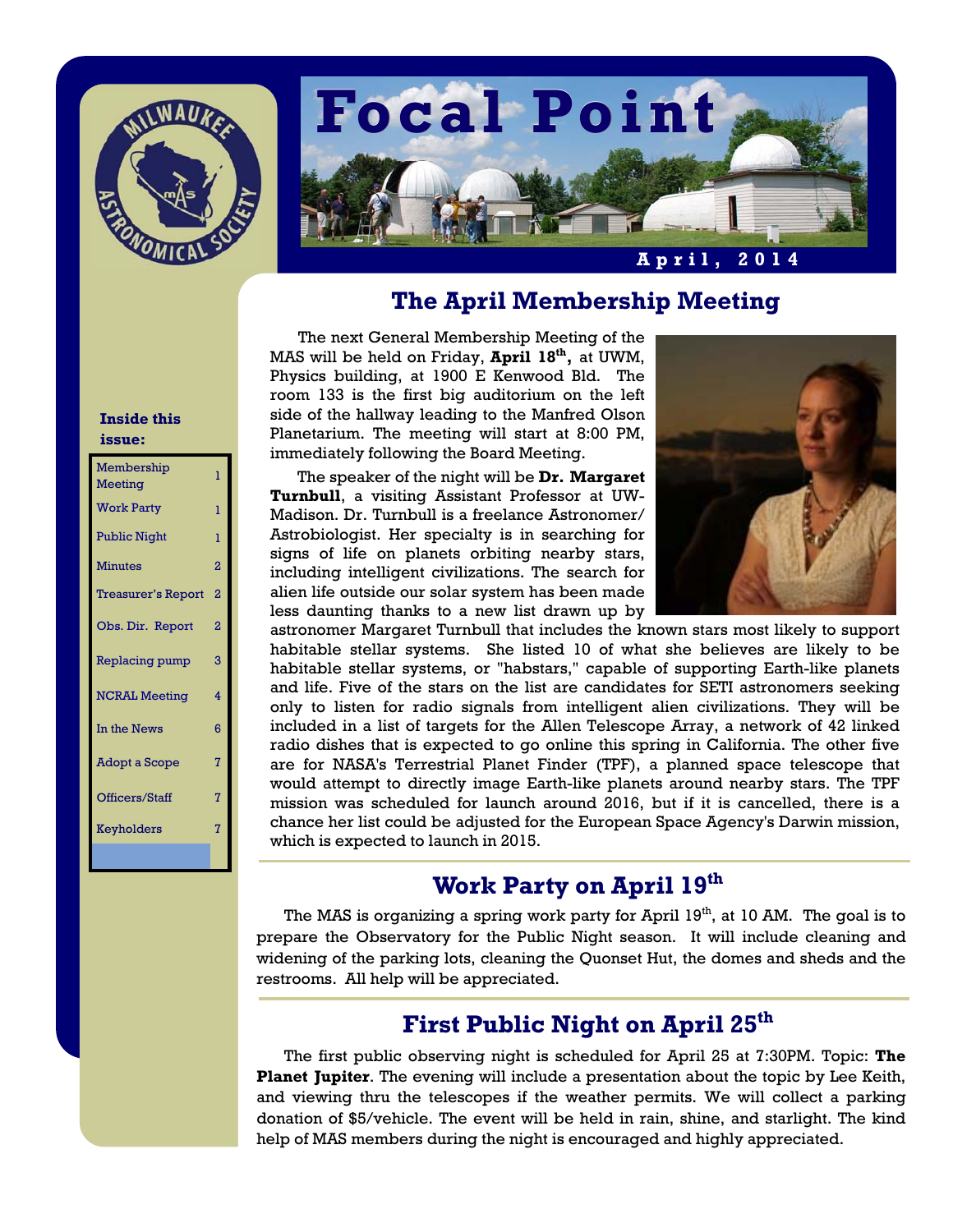# **Treasurer's Report**

The MAS has spent \$10 on Wisconsin Department of Financial Institutions.

 The income from Membership renewal fees and GE Foundation was \$142.

 Currently the checking account balance is at \$6435.40. The Albrecht fund balance 4714.81. The Endowment Found is at \$83963.90.

> Respectfully Submitted, Russell Chabot, Treasurer

# **Observatory Director's Report**

 We are experiencing trouble with the well pump. Will try to get it working by our first Public Night.

 Z-dome is giving us a rotational problem and Scott has looked at this.

 We received some genuine parts of the Sputnik 4 satellite that fell here in Wisconsin on September 5, 1962. Probably more of interest to us was the documentation that came along with it which was by Ed Halbach who verified their authenticity.

 MAS got its 15 minutes fame when Fox News 6 visited the MAS on March 9. We were called on Thursday and got the snow blowing and shoveling done to have good access.

 The website traffic immediately spiked at 5 times of normal on the day of broadcast and it is still higher by 10%. All the videos from that day and the dates of Public Nights were placed to the website.

 Respectfully Submitted, Gene Hanson, Observatory Director

## **Meeting Minutes**

**Held** on March 21<sup>st</sup> at UWM, Physics building. The meeting was called to order at 8:00 PM by President, Scott Jamieson.

**Minutes** from the February General Membership Meeting, were read by Secretary and approved.

**Treasurer's Report** was read by Treasurer, Russell Chabot. Copy attached.

**Observatory Director's Report -** was submitted by Gene Hanson Observatory Director, and read by Jill Roberts Assistant Observatory Director. Copy attached.

**Membership Committee -** There was no new membership application. Two membership renewals arrived since the last meeting.

**Old Business** - The Z-dome does not rotate due to torn bolts. Scott is going to fix this problem. The well pump failed, the observatory does not have currently water. The Board approved \$2500 to replace the old pump.

**New Business** - The new Cosmos series were discussed. Was found good despite the frequent interruptions by commercials.



**The Program** - MAS member Dennis Roscoe gave a presentation about the RoscoeSkies Observatory. The meeting was adjourned at 9:12 PM.

Respectfully Submitted, Agnes Keszler, Secretary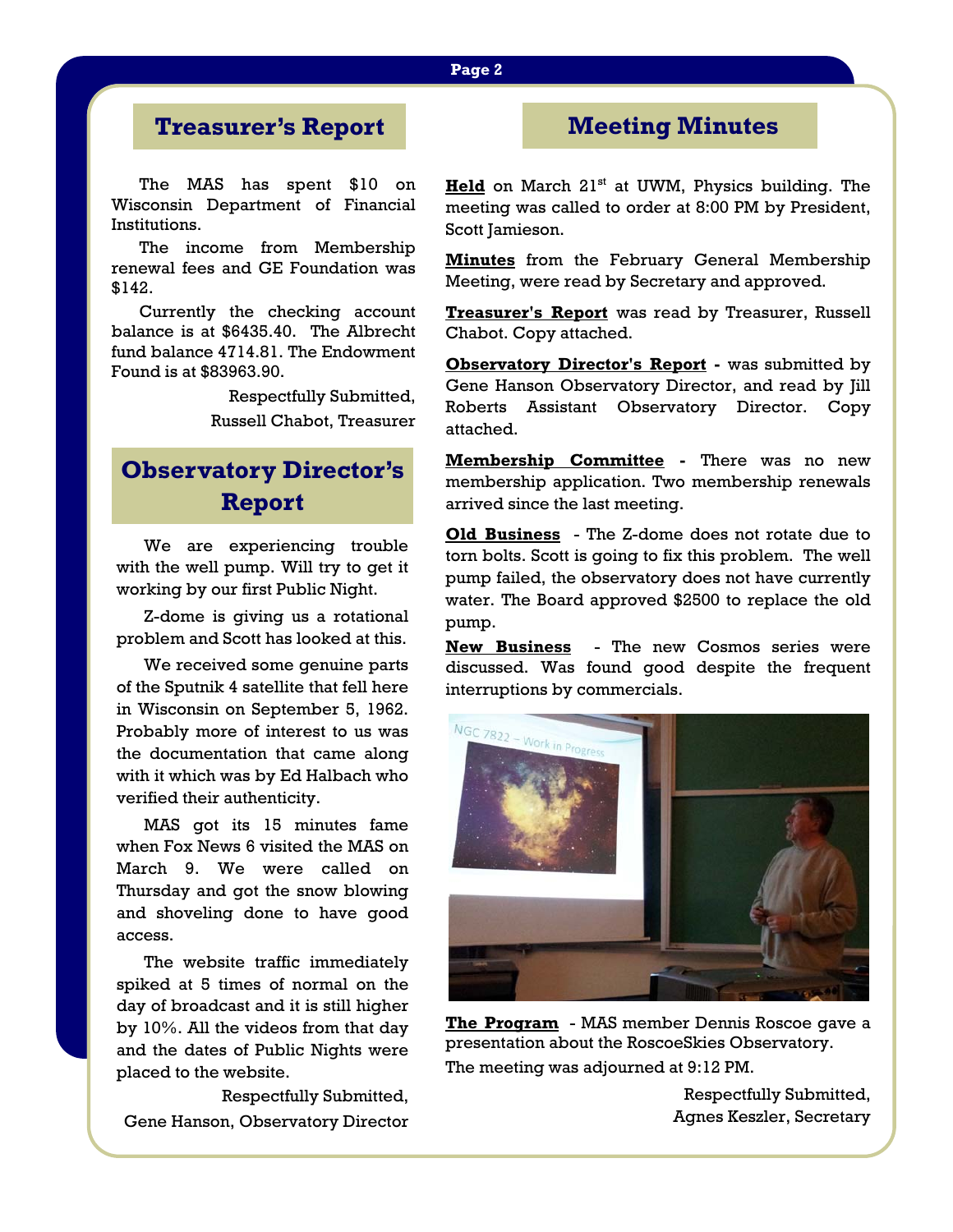# **Replacing the Old Well Pump**

S & K Pump and Plumbing, Inc. was at the Observatory Friday morning to fix our water problem. Our well pump, which was installed thirty years ago, in May of 1984 was kaputski. It was replaced, so we have a new well pump, and we have water again! S & K dumped some chlorine crystals in the well, and they will have to return later to test the water quality (state requirement). The water table is at 69 feet, which is interesting considering that we are on the top of a hill. The pump was installed to a depth of 105 ft. of a 170 ft. deep well.

Brian Ganiere



*Pulling out the old pump.*



*The old pump. The new pump.*

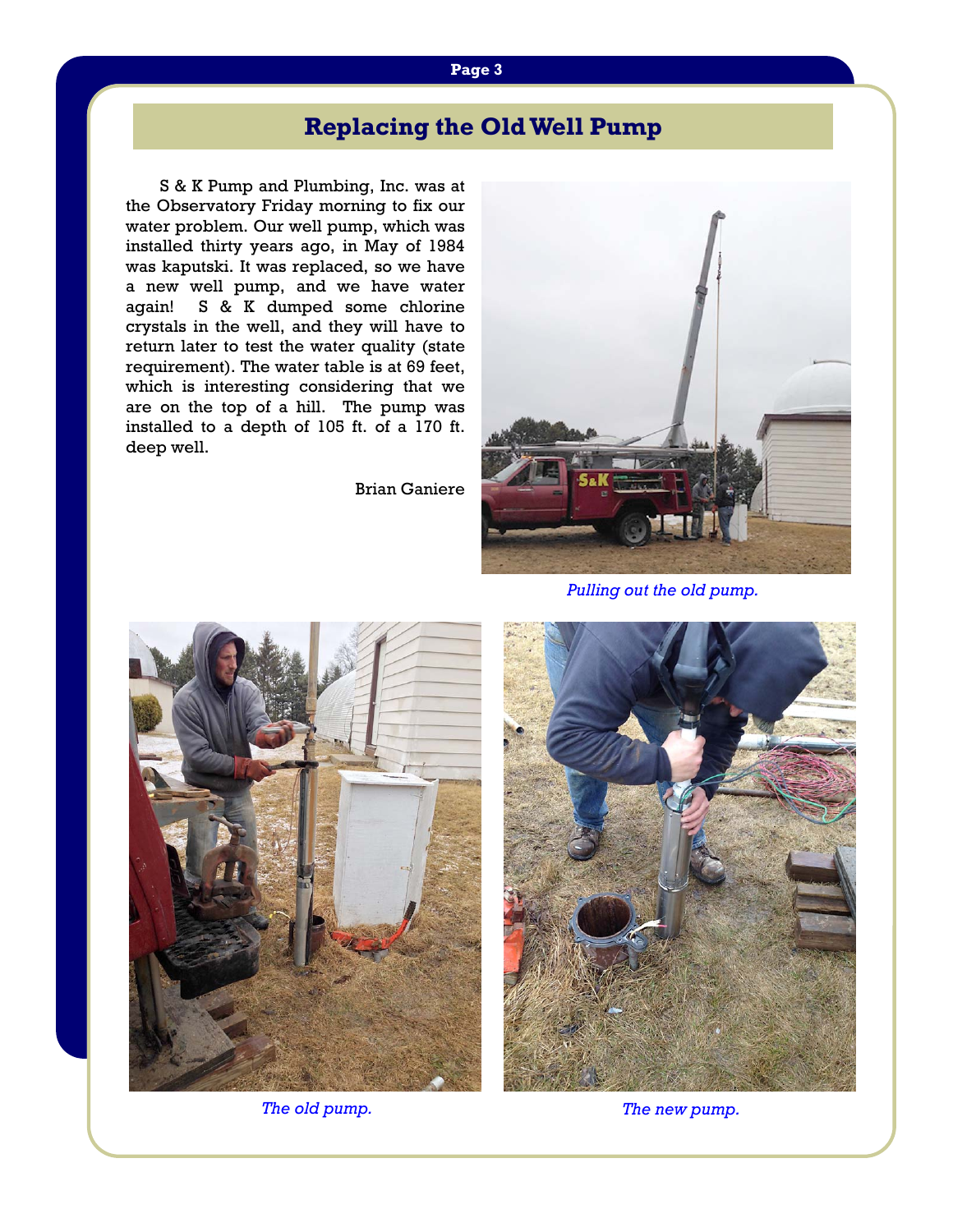# **MAS Attends the 2014 NCRAL**

I had the pleasure to attend the 2014 NCRAL Convention held in Port Washington, and hosted by the Northern Cross Science Foundation on April 4-5, representing the MAS. Though the main day of the conference was Saturday,



Friday was a "can't miss" day because there was a presentation by Jeff Setzer and Kevin Bert called "Epoch What?" which chronicled their years of amateur astronomy and the instruments they lusted after or bought. One of their photos at a gathering in Racine even showed one of our 10 inch Portascopes. The other presentation that night, however, was rather depressing as it was on light pollution. We may need to spend a considerable effort in the coming years as outdoor lighting shifts to LED which could increase the problem dramatically.

 The other reason not to miss Friday was the chance to tour the Jim & Gwen Plunkett Observatory at Barrington Beach State Park, which was built and operated by their club. It's a single building with a large roll-off roof with the main scope being a 20 inch, f/4.5 Newtonian reflector on a fork mount. Unfortunately, though the skies were generally clear, it was also snowing simultaneously so no viewing.

 Saturday started with two of the best presentations I have experienced in my 30+ years of attending astronomy conferences. The first was by Dean Regas, who has taken over as co-host of Star Gazers after Jack Horkheimer passed away. It was on eclipse and transit chasing and after hearing him it was no wonder he was chosen for Star Gazers.

He was followed by local meteorologist Bart Adrian who was a weathercaster for WITI-6 for 28 years and now teaches at UWM. His talk was basically about the thermometer and related weather phenomenon like air pressure. Now he chose that topic for our group because unknown to most people (including me and most of the



audience) is that Galileo is the one credited with the invention of the thermometer.

continued on page 4.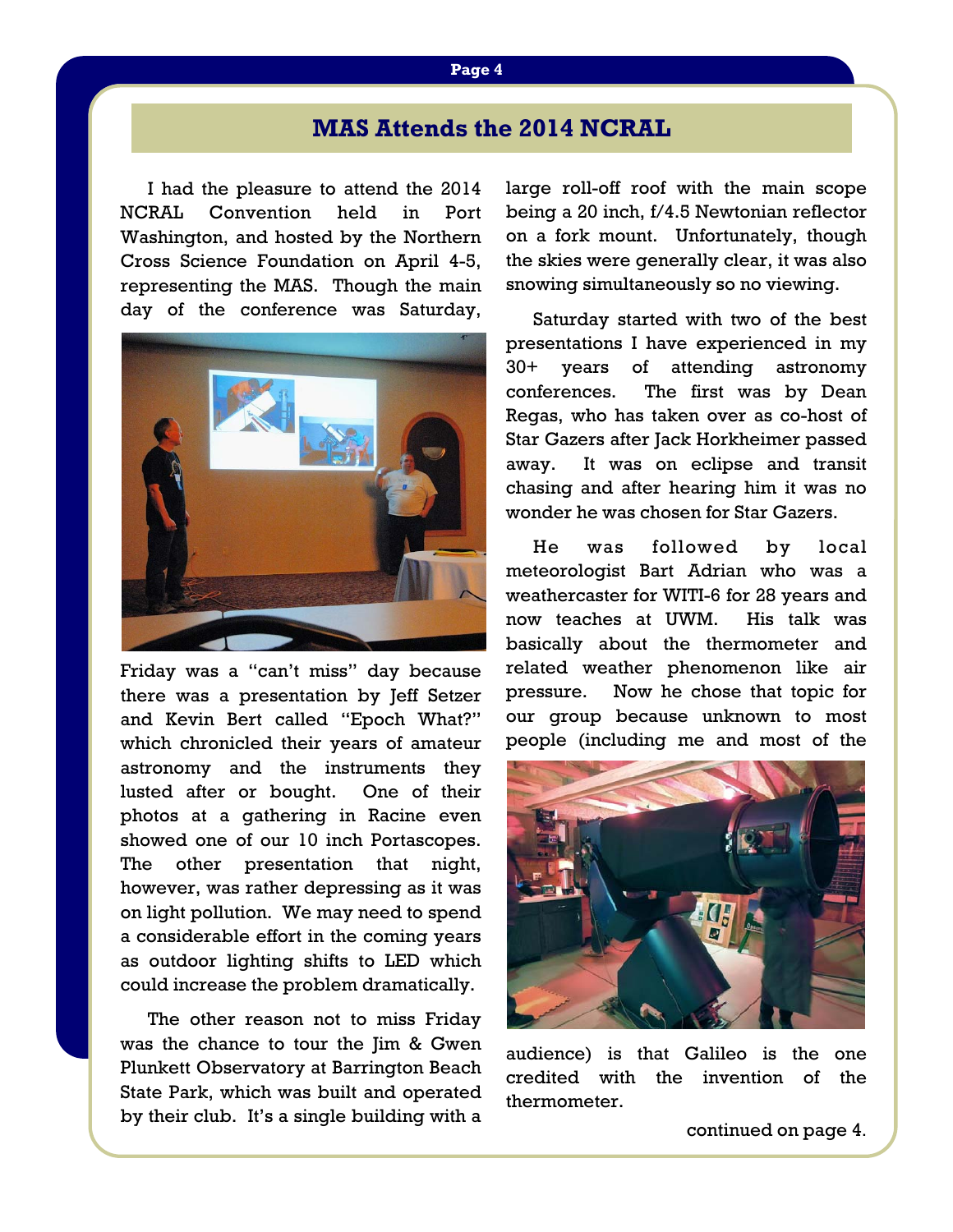# **MAS Attends the 2014 NCRAL**

 But certainly this is one of Bart's "canned" presentations he's made over the years and really one criticism we could have leveled was that he didn't tailor it to an audience that otherwise needed no introduction to Galileo. Rather than show a diagram of the moons positions on those first few nights as a slide projection, he used people from the audience and moved the people around to show the various positions, using a small telescope simulating looking at them. Obviously for a non-astronomical



audience it was far more interesting this way, but for our group he could have skipped all of it. I'm betting everyone not only knew that Galileo discovered those moons, but there wasn't a single person there that hasn't seen Jupiter and its moons in a real telescope.

 However, it was enjoyable nonetheless and in the end it was actually great that he didn't modify his presentation because many in the audience make astronomical presentations (especially for kids) as part of their club memberships and this was a fun way to demonstrate this. I for one am thinking I should make a set of signs just like he did which is why I took several pictures of this.

 There were also interesting presentations on Children & Astronomy (think props) and unique astrophotography by John Rummel of the Madison AS. The evening banquet featured another great talk by Barbara Becker, who has written a book about William & Margaret Huggins who were pioneers in astrospectroscopy.



 One of the best things about attending conferences is meeting up with great people you've met in the past. In my case it was meeting up once again with Barry and Carol Beaman who I first encountered in 1982 when the MAS hosted the AAVSO Spring Meeting. Barry, a former AL President, has attended well over 100 conferences in his time and even he said those two talks were among the best he'd ever heard! And the other great thing is meeting new people. Finally, it was nice to hear stories of how the other astronomy clubs are doing. What they think is working and not working for them.

by Gene Hanson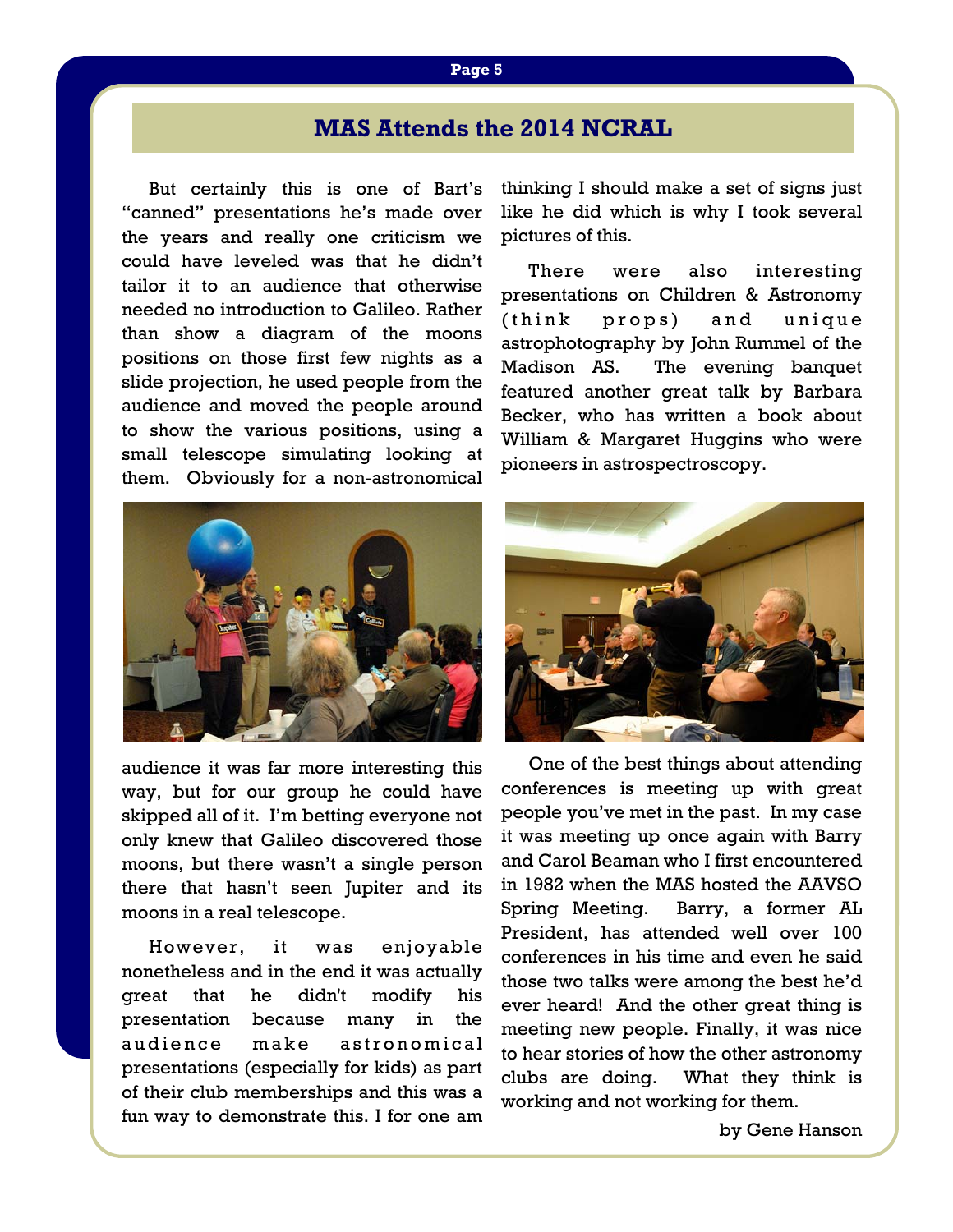# **Measuring Olbers' Paradox In the Astronomical News**

 Why is the sky dark at night? That question puzzled centuries of astronomers. After all, if the universe were infinite in all directions, it would be filled with an infinite number of stars, whose collective glow would make the night sky bright. So did a dark sky at night imply that the universe

was not infinite? The conundrum was given the name of Olbers' paradox, after the German astronomer Wilhelm Olbers who discussed it in the 1820s.

 Even from deep space far away from the lights of Earth and the stars of the Milky Way, the sky of intergalactic space is *not* absolutely black. It *does* faintly glow with photons from galaxies, both bright and those too distant to resolve with current instruments. That faint glow is called the extragalactic background light (EBL).

 Streaming through deep space today in some form is almost all the light that all galaxies have radiated throughout the history of the Universe. Some of these photons are extraordinarily ancient, emitted billions of years ago and red-shifted with the expansion of the universe. Other photons are comparatively recent from local galaxies nearby. Together, these photons crisscrossing space suffuse the Universe with a faint background glow rendering

the deep night-black void between galaxies not totally dark.

 Measuring the EBL directly is difficult, however, because our solar system and the Milky Way are themselves awash in light. Only in the past year or so have astronomers succeeded in obtaining actual measurements of the elusive EBL using a clever indirect work-around: observations of gamma rays from blazars—galaxies with supermassive black holes producing jets of gamma rays that happen to be pointed at Earth.

 The new measurements required combining data on X-ray and gamma-ray blazer emissions from space observatories with observations of the highest-energy gamma rays detected by Atmospheric Cherenkov Telescopes on the ground.

> The result? The EBL both nearby and from earlier (more distant) epochs is consistent with expectations from the number of galaxies observed, with little room for additional light from exotic hypothetical sources. This important measurement constrains when and how the universe was reionized during the first billion years.

> The EBL measurements also show that the galaxies that were shining at "cosmic high noon"—the period from about eight to twelve billion years ago when stars were forming most rapidly—were unlike most nearby galaxies. Nearby galaxies emit most of their light near visible wavelengths. But at cosmic high noon, exploding stars produced dust (made of heavier elements such as carbon, oxygen, and iron) that enveloped star-forming regions and absorbed much of the ultraviolet and visible light, which was reradiated at much longer infrared. As this dust built up in galaxies over cosmic time, it allowed later generations of stars to form

#### *–Trudy E. Bell, M.A.*

The University of California High-Performance AstroComputing Center (UC-HIPACC), based at the University of California, Santa Cruz, is a consortium of nine University of California campuses and three Department of Energy laboratories (Lawrence Berkeley Laboratory, Lawrence Livermore Laboratory, and Los Alamos National Laboratory). UC-HiPACC fosters collaborations among researchers at the various sites by sponsoring an annual advanced International Summer School on AstroComputing (ISSAC), offering travel and other grants, co-sponsoring conferences, and drawing attention to the world-class resources for computational astronomy within the University of California system. More information appears at http://hipacc.ucsc.edu .



*created by Wolfgang Steffen/UNAM*

along with rocky planets, including Earth. *Gamma rays from a distant blazar strike photons of extragalactic background light in intergalactic space, annihilating both gamma ray and photon. Different energies of EBL photons waylay different energies of gamma rays, so comparing the attenuation of gamma rays at different energies from different spacecraft and ground-based instruments indirectly measures the spectrum of EBL photons. Credit: Nina McCurdy and Joel R. Primack/UC-HiPACC; Blazar: Frame from a conceptual animation of 3C 120* 

#### **Page 6**